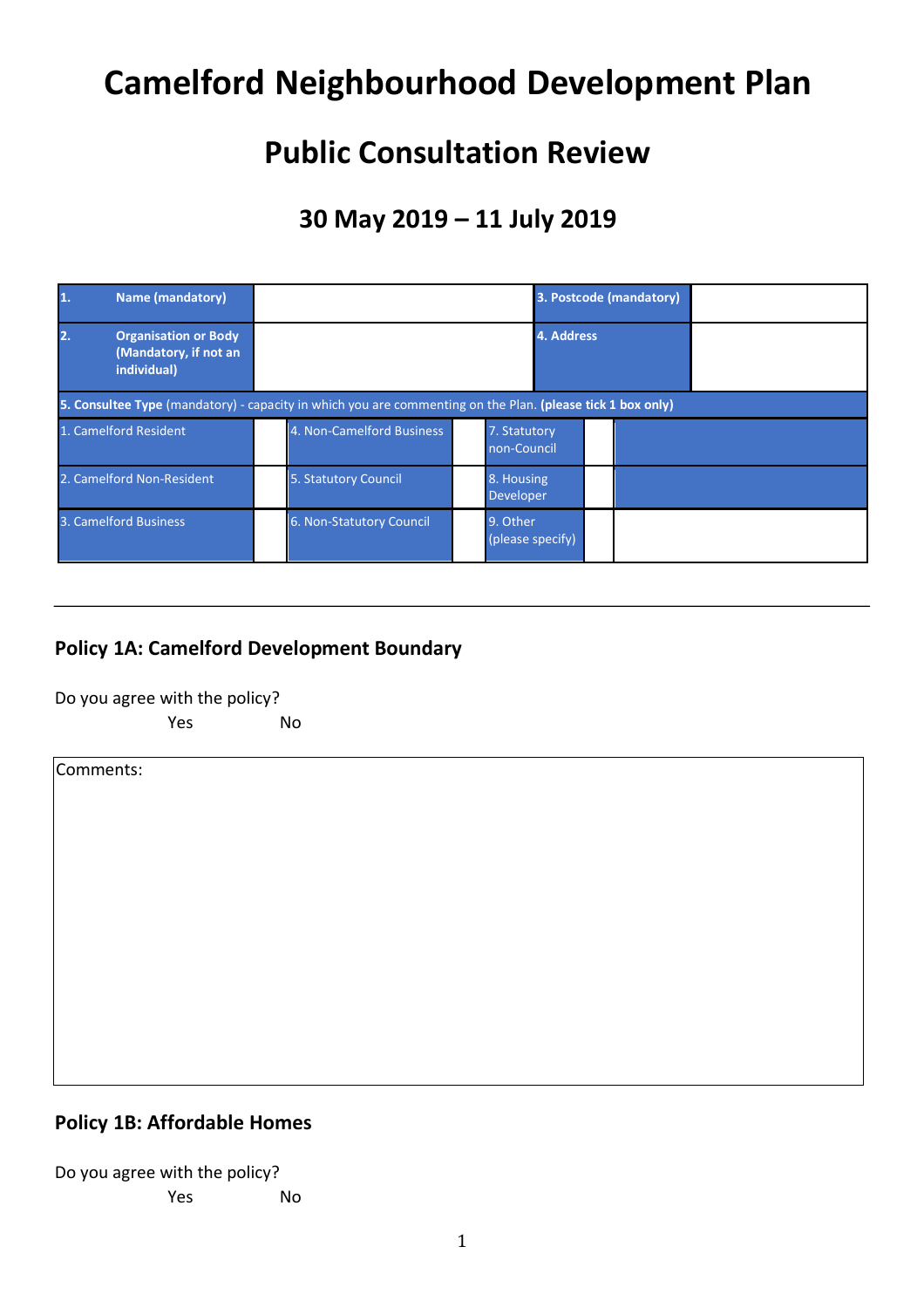| Comments: |
|-----------|
|-----------|

### **Policy 1C: Heritage Impact on New Housing**

Do you agree with the policy? Yes No

Comments:

### **Policy 1D: Housing Development and Design**

Do you agree with the policies? Yes No

Comments: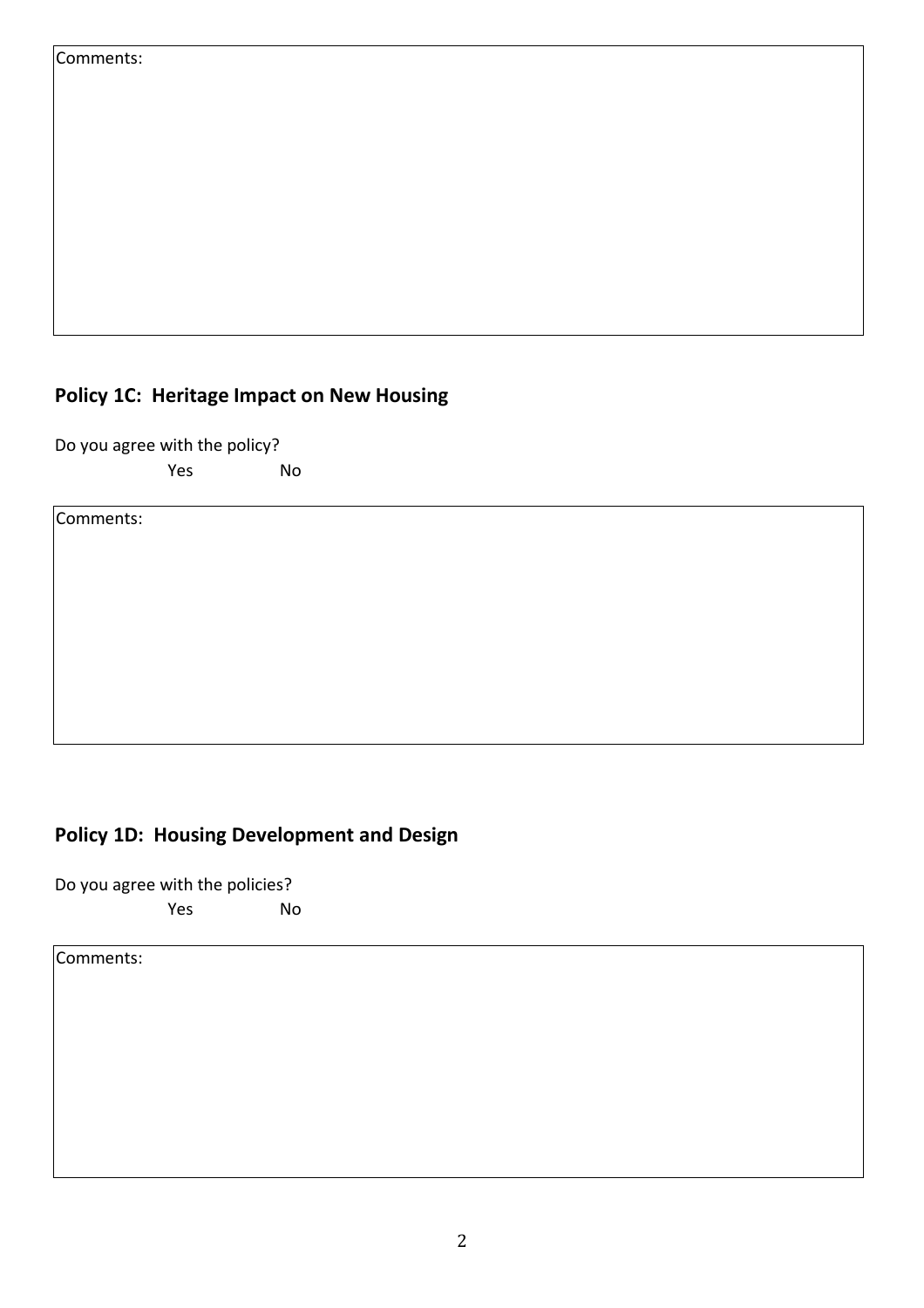#### **Policy 1E: Primary Residence**

Do you agree with the policy?

Yes No

Comments:

#### **Policy 2: Economy and Employment**

Do you agree with the policy?

| Policy 2A | Yes | No |
|-----------|-----|----|
| Policy 2B | Yes | No |

Comments:

#### **Policy 3: Transport and Infrastructure**

Do you agree with the policy? Policy 3A Yes No Policy 3B Yes No Policy 3C Yes No Policy 3D Yes No Policy 3E Yes No

Comments: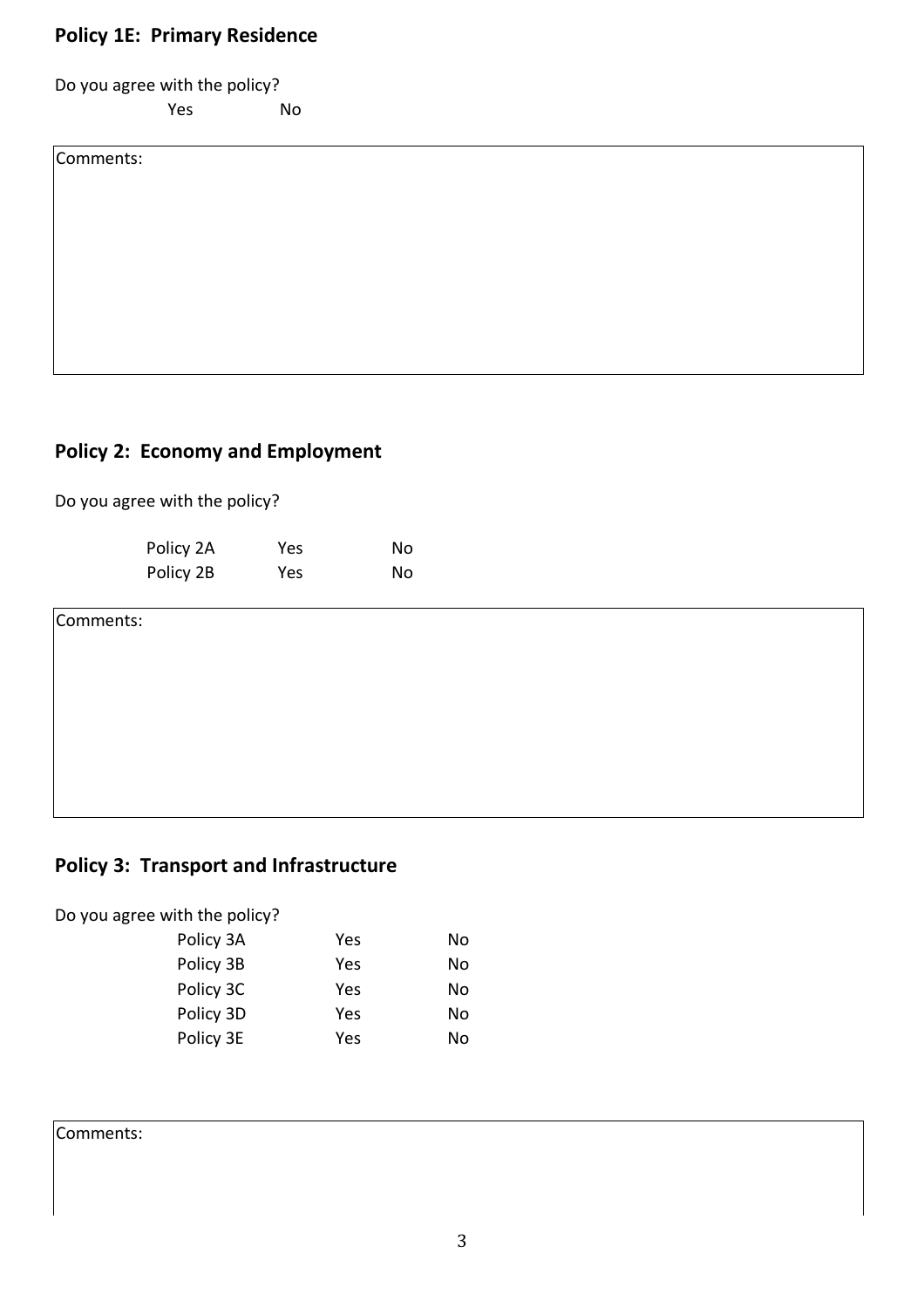#### **Policy 4: Community Facilities & Amenities**

Do you agree with the policy?

Yes No

Comments:

#### **Policy 5: Landscape & Green Spaces**

| Do you agree with the policy? |     |     |
|-------------------------------|-----|-----|
| Policy 5A                     | Yes | No  |
| Policy 5B                     | Yes | No. |

Comments:

## **Policy 6: Renewable Energy**

| Do you agree with the policy? |  |    |
|-------------------------------|--|----|
| $V_{\rm A}$                   |  | M. |

Yes No

Comments: